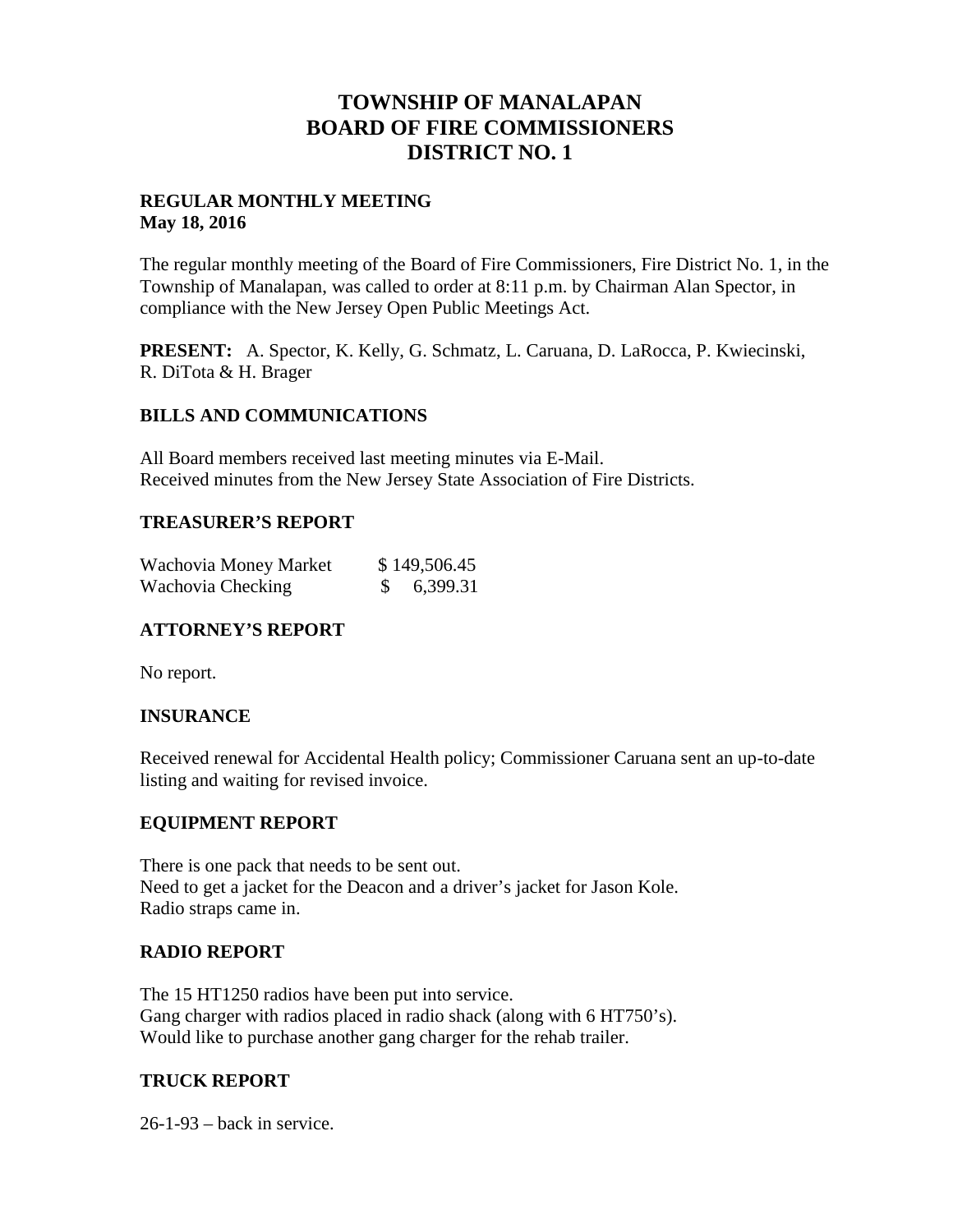#### **CHIEF'S REPORT**

37 calls so far this month and 342 calls for the year so far. EZPass listing was handed in.

## **ASSOCIATION REPORT**

No report.

## **TRUSTEES' REPORT**

No report.

## **OLD BUSINESS**

See attached.

#### **NEW BUSINESS**

Commissioner Kelly made a motion to pay all vouchers; this was seconded by Commissioner LaRocca. All voted aye.

Commissioner Kelly made a motion to purchase 4 replacement flathead axes; this was seconded by Commissioner LaRocca. All voted aye.

Commissioner Spector made a motion for \$400 to purchase a gang charger for the rehab trailer; this was seconded by Commissioner LaRocca. All voted aye.

Commissioner Kelly made a motion to purchase replacement hydrant markers; this was seconded by Commissioner Schmatz. All voted aye.

Discussion held regarding the Deborah physicals.

Hose testing will take place on Tuesday.

Meeting opened to the public at 8:45 P.M.

A motion was made by Commissioner Spector to adjourn; it was seconded by Commissioner Kelly and all voted aye.

Meeting adjourned at 8:48 P.M.

Respectfully submitted, Kenneth Kelly, Clerk